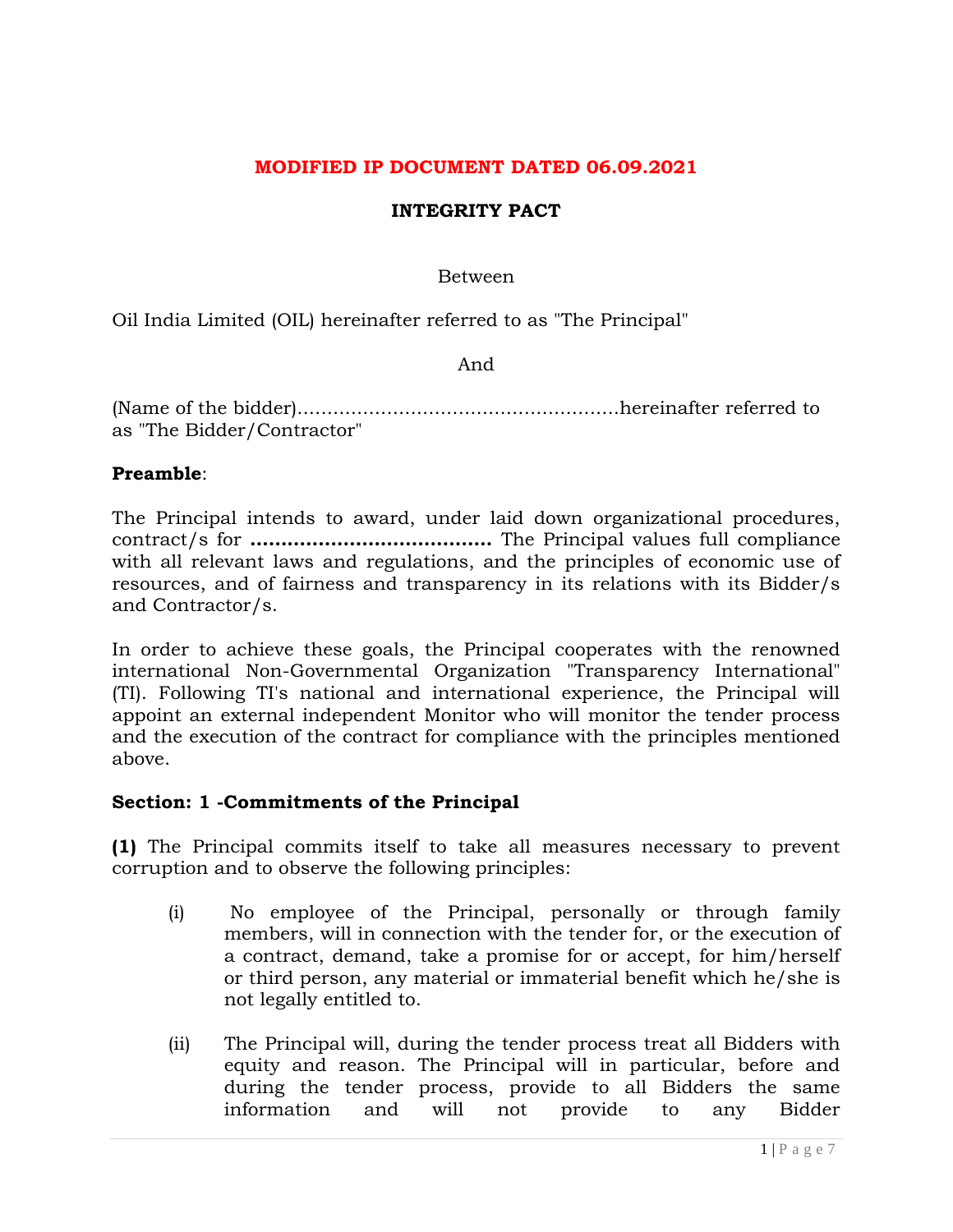confidential/additional information through which the Bidder could obtain an advantage in relation to the tender process or the contract execution.

(iii) The Principal will exclude from the process all known prejudiced persons.

**(2)** If the Principal obtains information on the conduct of any of its employees which is a criminal offence under the relevant Anti-Corruption Laws of India, or if there be a substantive suspicion in this regard, the Principal will inform the Chief Vigilance Officers and in addition can initiate disciplinary actions.

# **Section: 2 -Commitments of the Bidder/Contractor**

**(1)** The Bidder/Contractor commits itself to take all measures necessary to prevent corruption. He commits himself to observe the following principles during his participation in the tender process and during the contract execution.

- (i) The Bidder/Contractor will not, directly or through any other person or firm, offer, promise or give to any of the Principal's employees involved in the tender process or the execution of the contract or to any third person any material or immaterial benefit which h e/she is not legally entitled to, in order to obtain in exchange any advantage of any kind whatsoever during the tender process or during the execution of the contract.
- (ii) The Bidder/Contractor will not enter with other Bidders into any undisclosed agreement or understanding, whether formal or informal. This applies in particular to prices, specifications, certifications, Subsidiary contracts, submission or non-submission of bids or any other actions to restrict competitiveness or to introduce cartelization in the bidding process.
- (iii) The Bidder (s) / Contractor (s) will not commit any offence under the relevant Anticorruption Laws of India, further, the Bidder (s) / Contractor (s) will not use improperly, for purposes of competition or personal gain, or pass on to others, any information or document provided by the Principal as part of the business relationship, regarding plans, technical proposals and business details, including information contained or transmitted electronically.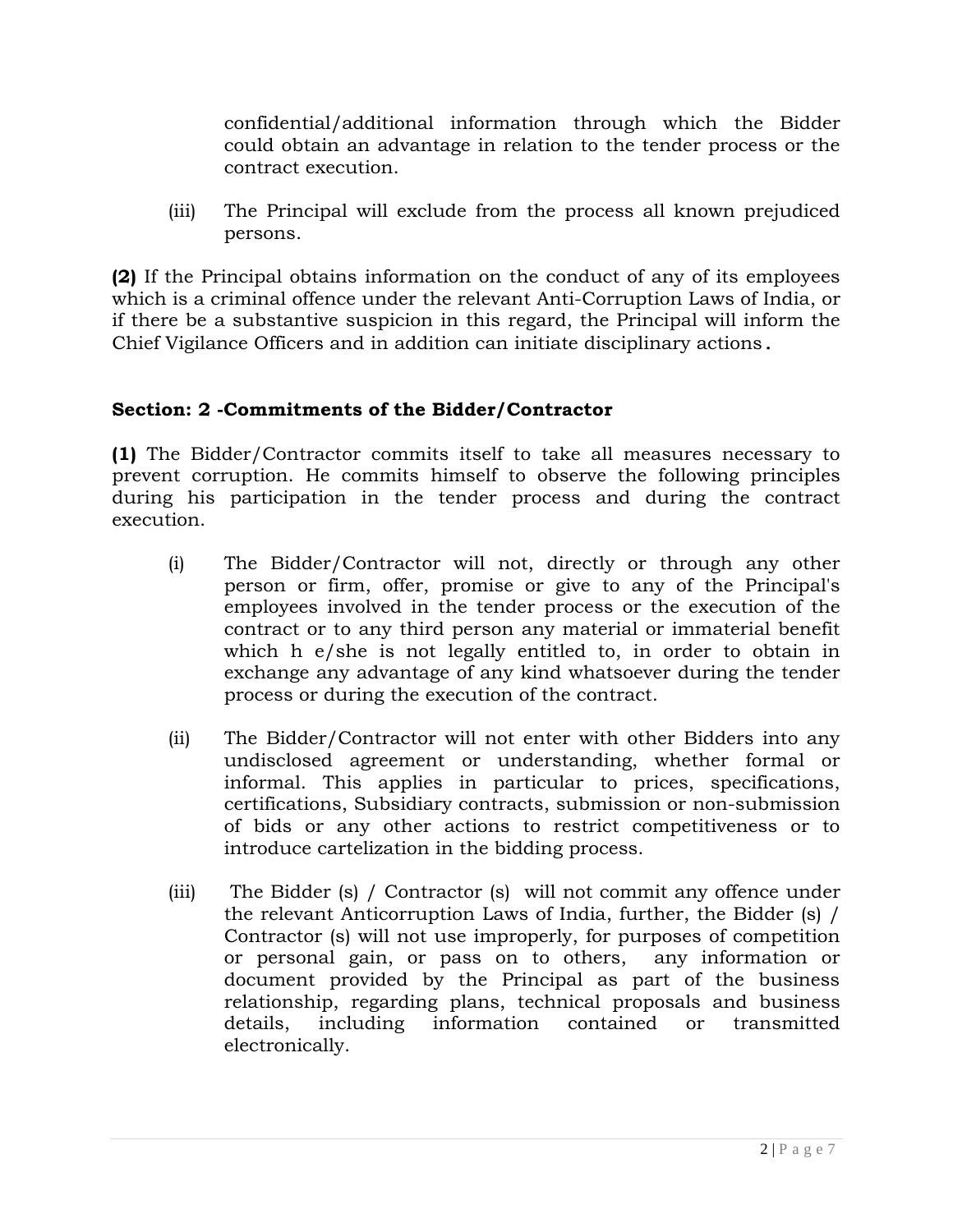- (iv) The Bidder/Contractor will, when presenting his bid, disclose any and all payments he has made, is committed to or intends to make to agents, brokers or any other intermediaries in connection with the award of the contract.
- (v) Bidders to disclose any transgressions with any other company that may impinge on the anti-corruption principle.
- (vi) The Bidder (s)/ Contractor (s) of foreign origin shall disclose the name and address of the Agents/ representatives in India, if any. Similarly, the Bidder (s)/ Contractor (s) of Indian Nationality shall furnish the name and address of the foreign principals, if any. Further, all the payments made to the Indian agent/ representative have to be in India Rupees only.
- (vii) Bidders not to pass any information provided by Principal as part of business relationship to others and not to commit any offence under PC/ IPC Act;
- **(2)** The Bidder/Contractor will not instigate third persons to commit offences outlined above or be an accessory to such offences.
- **(3)** The Bidder/Contractor signing Integrity Pact shall not approach the Courts while representing the matters to IEMs and he/she will await their decision in the matter.

### **Section 3 -Disqualification from tender process and exclusion from future Contracts**

If the Bidder, before contract award has committed a transgression through a violation of Section 2 or in any other form such as to put his reliability or risibility as Bidder into question, the Principal is entitled to disqualify the Bidder from the tender process or to terminate the contract, if already signed, for such reason.

1. If the Bidder/Contractor has committed a transgression through a violation of Section 2 such as to put his reliability or credibility into question, the Principal is entitled also to exclude the Bidder/Contractor from future contract award processes. The imposition and duration of the exclusion will be determined by the severity of the transgression. The severity will be determined by the circumstances of the case, in particular the number of transgressions, the position of the transgressions within the company hierarchy of the Bidder and the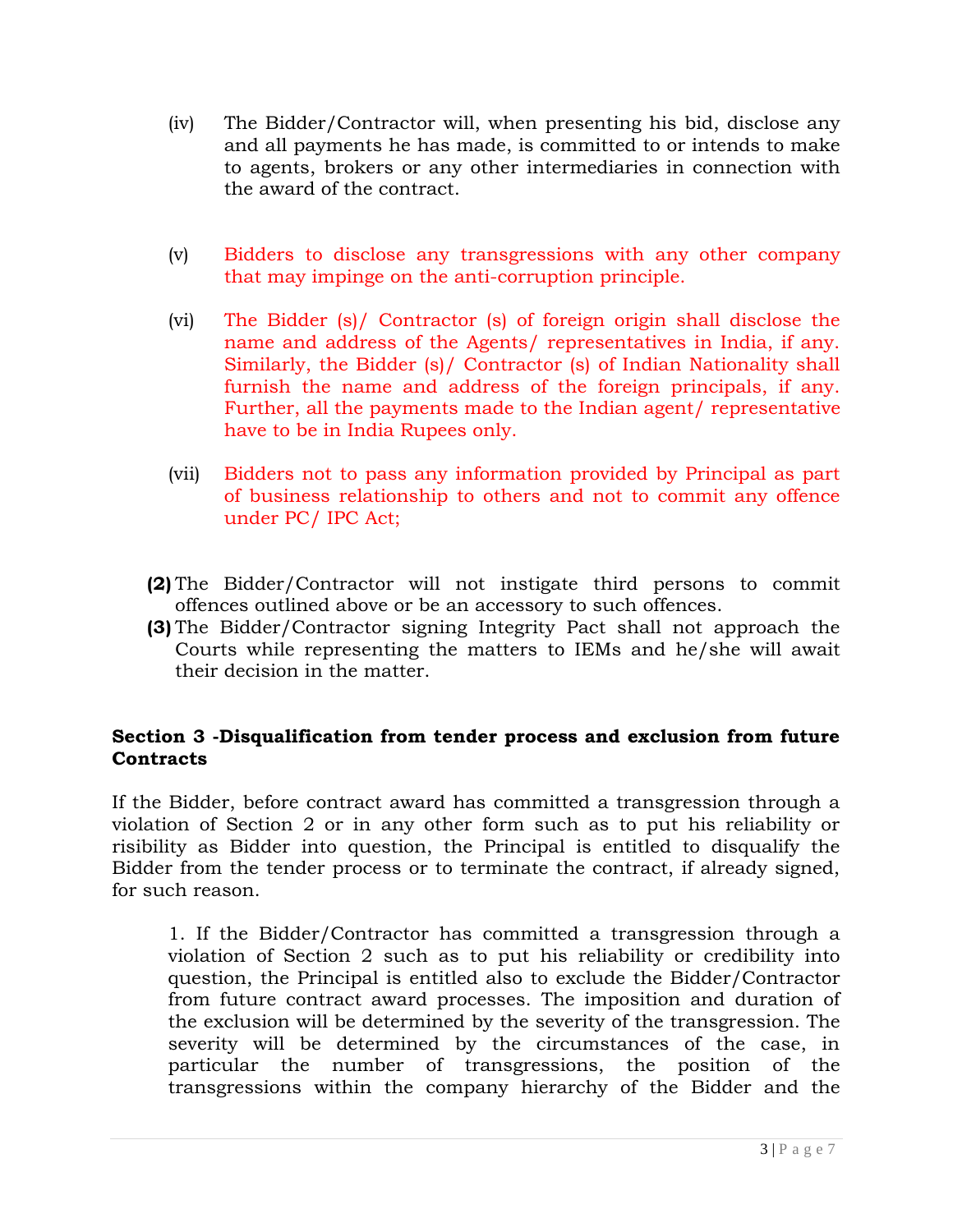amount of the damage. The exclusion will be imposed for a minimum of 6 months and maximum of 3 years.

2. The Bidder accepts and undertakes to respect and uphold the Principal's Absolute right to resort to and impose such exclusion and further accepts and undertakes not to challenge or question such exclusion on any ground, including the lack of any hearing before the decision to resort to such exclusion is taken. This undertaking is given freely and after obtaining independent legal advice.

3. If the Bidder/Contractor can prove that he has restored/recouped the Damage caused by him and has installed a suitable corruption prevention system, the Principal may revoke the exclusion prematurely.

4. A transgression is considered to have occurred if in light of available evidence no reasonable doubt is possible.

5. Integrity Pact, in respect of a particular contract, shall be operative from the date Integrity Pact is signed by both the parties till the final completion of the contract **or as mentioned in Section 9- Pact Duration whichever is later**. Any violation of the same would entail disqualification of the bidders and exclusion from future business dealings. Any issue relating to execution of contract, if specifically raised before the IEMs shall be looked into by IEMs.

# **Section 4 -Compensation for Damages**

1. If the Principal has disqualified the Bidder from the tender process prior to the award according to Section 3, the Principal is entitled to demand and recover from the Bidder liquidated damages equivalent to Earnest Money Deposit / Bid Security.

(2) If the Principal has terminated the contract according to Section 3, or if the Principal is entitled to terminate the contract according to Section 3, the principal shall be entitled to demand and recover from the Contractor liquidated damages equivalent to Security Deposit / Performance Bank Guarantee.

3. The bidder agrees and undertakes to pay the said amounts without protest or demur subject only to condition that if the Bidder/Contractor can prove and establish that the exclusion of the Bidder from the tender process or the termination of the contract after the contract award has caused no damage or less damage than the amount or the liquidated damages, the Bidder/Contractor shall compensate the Principal only to the extent of the damage in the amount proved.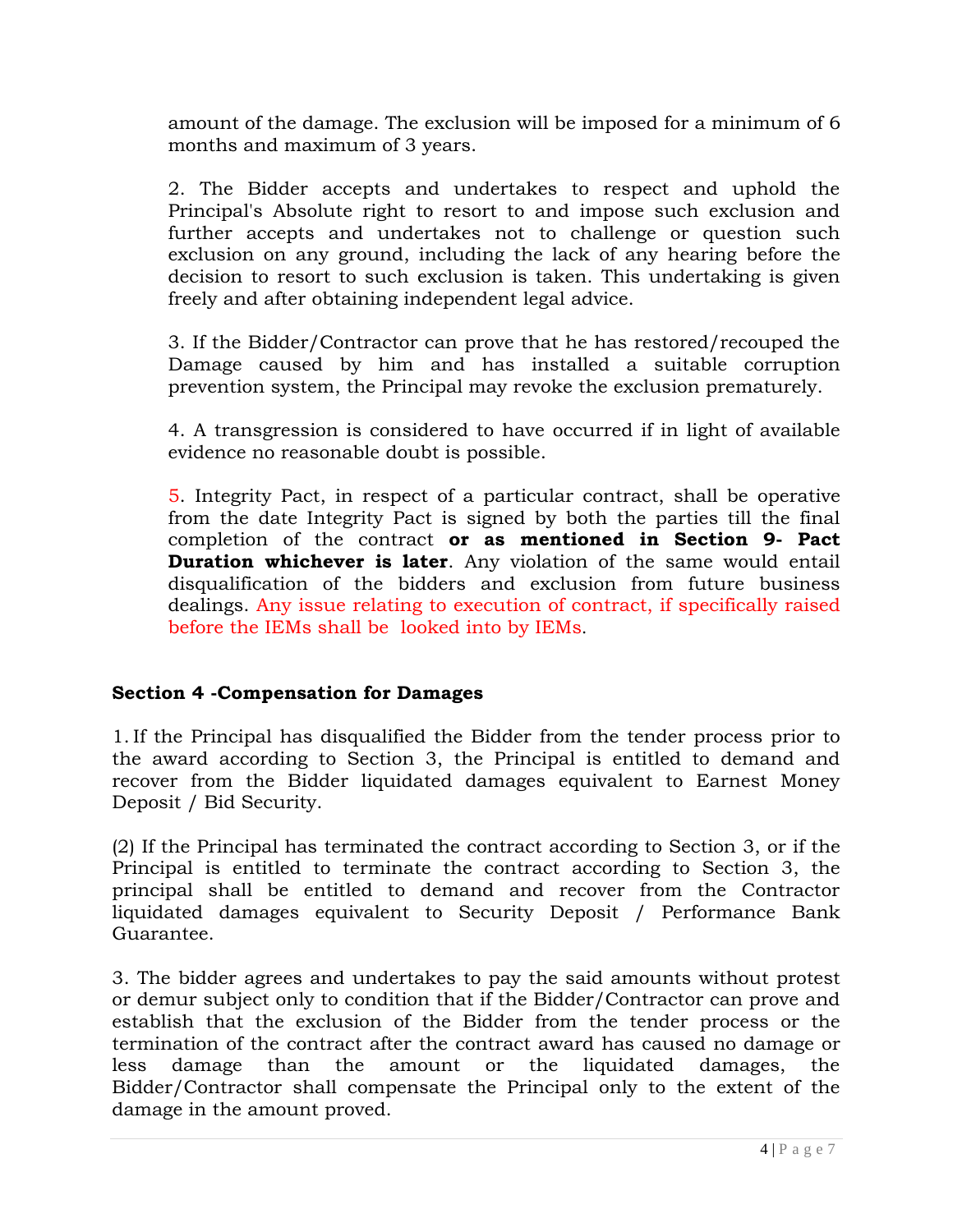## **Section 5 -Previous transgression**

1. The Bidder declares that no previous transgression occurred in the last 3 years with any other Company in any country conforming to the TI approach or with any other Public Sector Enterprise in India that could justify his exclusion from the tender process.

2. If the Bidder makes incorrect statement on this subject, he can be disqualified from the tender process or the contract, if already awarded, can be terminated for such reason.

### **Section: 6 -Equal treatment of all Bidders/Contractor/Subcontractors**

1. The Principal will enter into Pacts on identical terms with all bidders and contractors.

2. The Bidder / Contractor undertake(s) to procure from all subcontractors a commitment in conformity with this Integrity Pact. The Bidder/Contractor shall be responsible for any violation(s) of the provisions laid down in this agreement/Pact by any of its sub-contractors/sub-vendors.

3. The Principal will disqualify from the tender process all bidders who do not sign this Pact or violate its provisions.

### **Section: 7 -Criminal charges against violating Bidders/Contractors/ Subcontractors**

If the Principal obtains knowledge of conduct of a Bidder, Contractor or Subcontractor, or of an employee or a representative or an associate of a Bidder, Contractor or Subcontractor, which constitutes corruption, or if the Principal has substantive suspicion in this regard, the Principal will inform the Vigilance Office.

# **Section: 8 -External Independent Monitor/Monitors**

1. The Principal appoints competent and credible external independent Monitor for this Pact. The task of the Monitor is to review independently and objectively, whether and to what extent the parties comply with the obligations under this agreement.

2. The Monitor is not subject to instructions by the representatives of the parties and performs his functions neutrally and independently. He reports to the Chairperson of the Board of the Principal.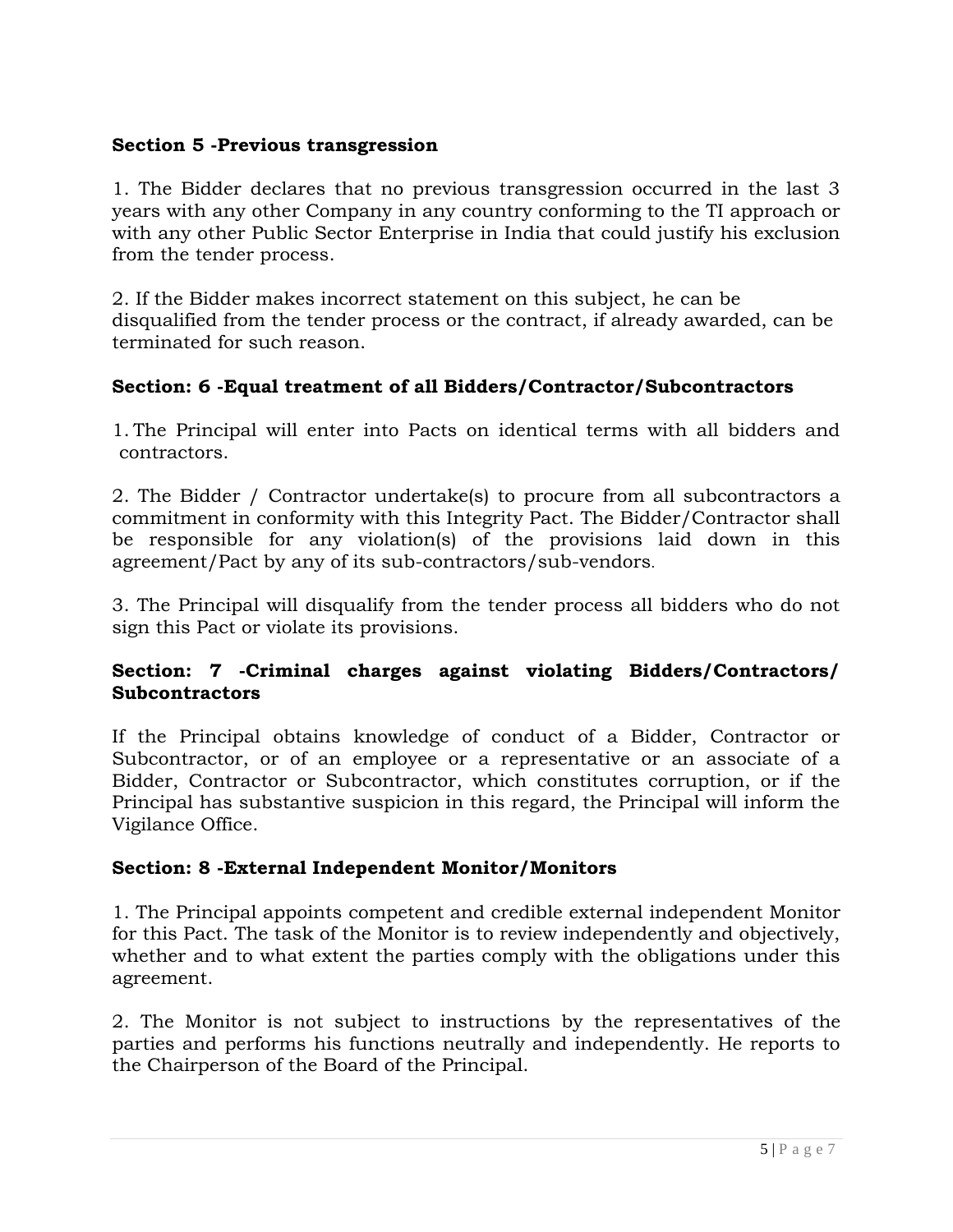3. The Contractor accepts that the Monitor has the right to access without restriction to all Project documentation of the Principal including that provided by the Contractor. The Contractor will also grant the Monitor, upon his request and demonstration of a valid interest, unrestricted and unconditional access to his project documentation. The same is applicable to Subcontractors. The Monitor is under contractual obligation to treat the information and documents of the Bidder/Contractor/Subcontractor with confidentiality. However, the documents/records/information having National Security implications and those documents which have been classified as Secret/Top Secret are not to be disclosed.

4. The Principal will provide to the Monitor sufficient information about all meetings among the parties related to the Project provided such meetings could have an impact on the contractual relations between the Principal and the Contractor. The parties offer to the Monitor the option to participate in such meetings.

5. As soon as the Monitor notices, or believes to notice, a violation of this agreement, he will so inform the Management of the Principal and request the Management to discontinue or heal the violation, or to take other relevant action. The monitor can in this regard submit non-binding recommendations. Beyond this, the Monitor has no right to demand from the parties that they act in a specific manner, refrain from action or tolerate action. However, the Independent External Monitor shall give an opportunity to the bidder / contractor to present its case before making its recommendations to the Principal.

6. The Monitor will submit a written report to the Chairperson of the Board of the Principal within 8 to 10 weeks from the date of reference or intimation to him by the 'Principal' and, should the occasion arise, submit proposals for correcting problematic situations.

7. If the Monitor has reported to the Chairperson of the Board a Substantiated suspicion of an offence under relevant Anti-Corruption Laws of India, and the Chairperson has not, within reasonable time, taken visible action to proceed against such offence or reported it to the Vigilance Office, the Monitor may also transmit this information directly to the Central Vigilance Commissioner, Government of India.

8. The word 'Monitor' would include both singular and plural.

9. In case of any complaints referred under IP Program, the role of IEMs is advisory and would not be legally binding and it is restricted to resolving the issues raised by an intending bidder regarding any aspect of the tender which allegedly restricts competition or bias towards some bidder.